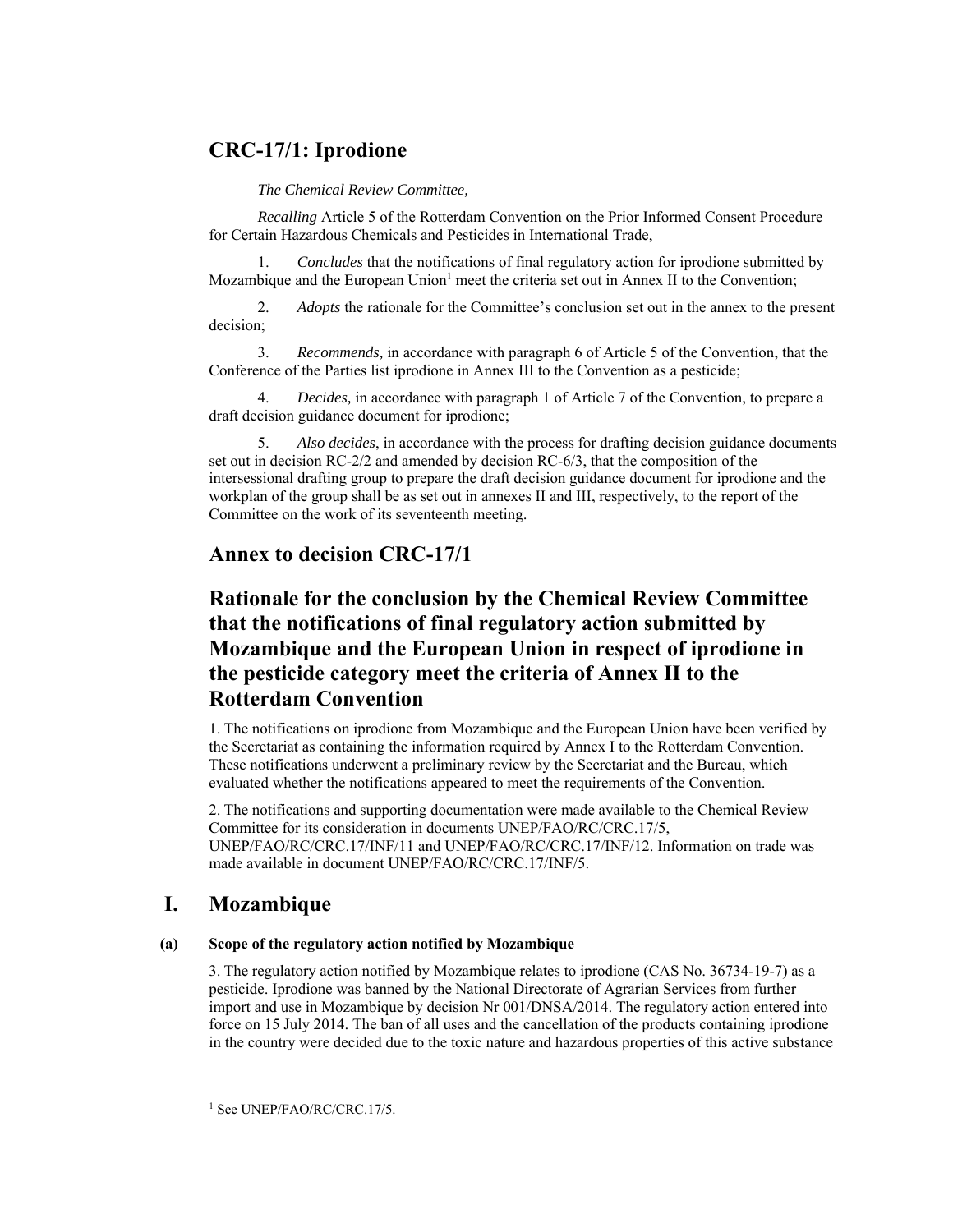which, combined with improper use in the country due to the local specific conditions of use, can damage human and animal health.

4. The decision to ban the registration of iprodione was taken as the last step in the project on reducing risks of highly hazardous pesticides, which identified highly hazardous pesticides (HHPs) that are registered in Mozambique. After consultations with different actors (public sector, private sector, civil society and others) the cancellation of registrations and consequent ban and nonapproval of its use in Mozambique was approved.

5. The notification was found to meet the information requirements of Annex I.

#### **(b) Annex II paragraph (a) criterion**

*(a) Confirm that the final regulatory action has been taken in order to protect human health or the environment;* 

6. The Committee confirms that the regulatory action was taken to reduce the risk from iprodione to human health (UNEP/FAO/RC/CRC.17/5, sect. 2.4.2.1 of the Mozambique notification).

7. The notification states that the ban of all uses and the cancellation of the products containing iprodione in Mozambique were decided based on the toxic nature and hazardous properties of this active substance which, combined with improper use in the country due to the local specific conditions of use, can damage human and animal health.

8. Iprodione and products containing iprodione were considered to be harmful to human health, taking into consideration the local conditions of use in Mozambique requiring risk mitigation measures. The notification refers to a consultancy report entitled "Shortlisting highly hazardous pesticides" (Come and van der Valk, 2014, see full reference below), which identified iprodione as carcinogenic equivalent or similar to GHS category 1A and 1B. The conclusion was based on the United States Environmental Protection Agency (EPA) and European Food Safety Authority (EFSA) assessments, according to which iprodione was classified as likely to be carcinogenic or in category 2 of the carcinogenicity classification.

9. The final conclusion of the HHP assessment in Mozambique identified iprodione as carcinogenic equivalent or similar to GHS category 1A and 1B, and it was therefore considered as "coming close" to being an HHP (Come and van der Valk, 2014).

10. The Committee therefore confirms that the criterion in paragraph (a) of Annex II is met.

#### **(c) Annex II paragraph (b) criteria**

*(b) Establish that the final regulatory action has been taken as a consequence of a risk evaluation. This evaluation shall be based on a review of scientific data in the context of the conditions prevailing in the Party in question. For this purpose, the documentation provided shall demonstrate that:* 

*(i) Data have been generated according to scientifically recognized methods;* 

*(ii) Data reviews have been performed and documented according to generally recognized scientific principles and procedures;* 

11. The notification refers to the following consultancy reports, based on international assessments and property data, and the following meeting report:

(a) A.M. Come and H. van der Valk, "Reducing risks of highly hazardous pesticides in Mozambique: Step 1 – Shortlisting highly hazardous pesticides", consultancy report undertaken under project EP/MOZ/101/UEP (2014);

(b) A.M. Come and others, "Reducing risks of highly hazardous pesticides in Mozambique: Step 2 – Survey of pesticide use practices in selected cropping systems", consultancy report undertaken under project EP/MOZ/101/UEP (2014);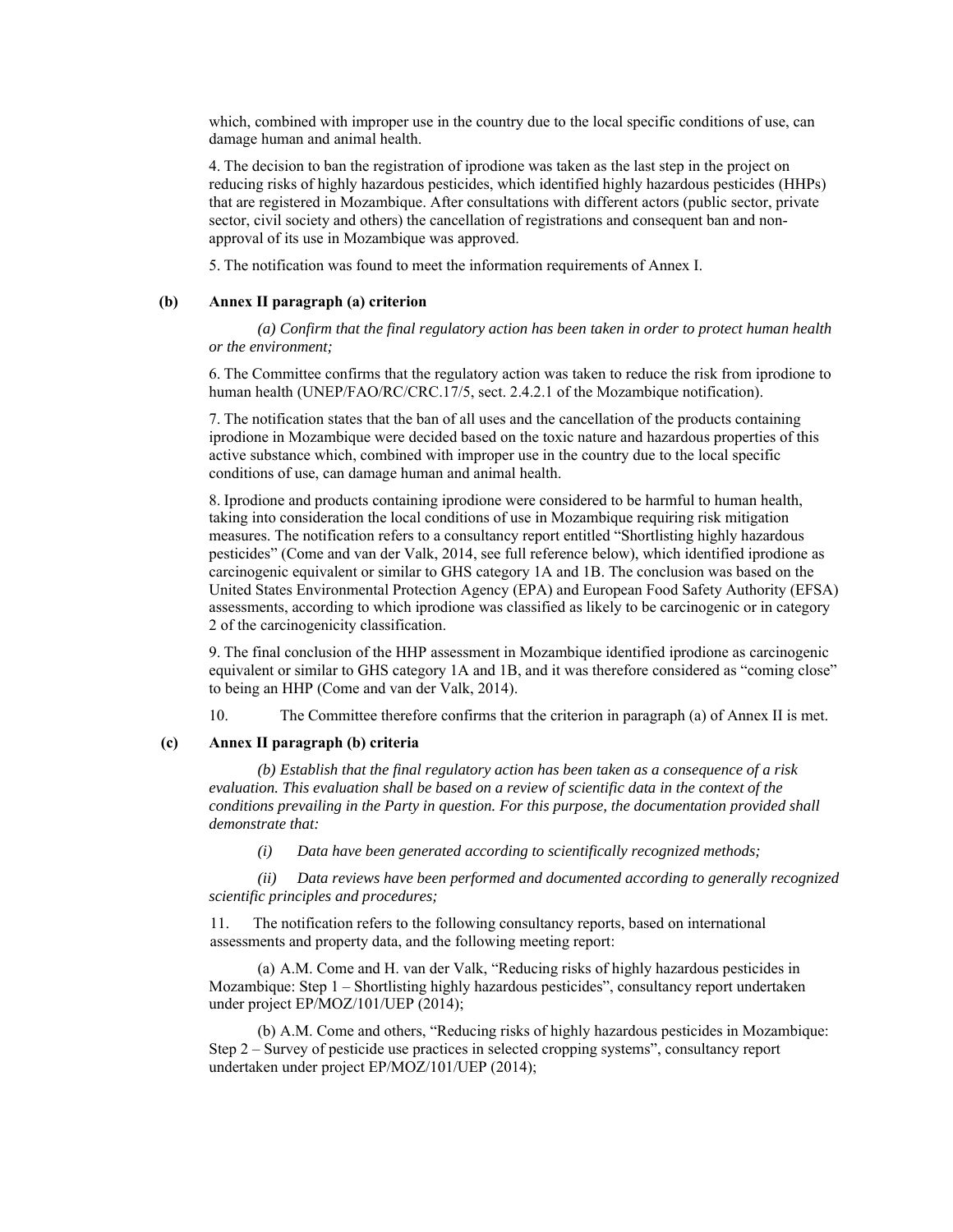(c) Food and Agriculture Organization of the United Nations (FAO)/World Health Organization (WHO), "Report of the second Joint Meeting on Pesticide Management and the fourth session of the FAO Panel of Experts on Pesticide Management" (pp.14–18), Geneva (2008). Available at:

ww.fao.org/fileadmin/templates/agphome/documents/Pests\_Pesticides/Code/Report.pdf.

12. The available consultancy reports and hazard assessment criteria by the FAO/WHO Joint Meeting on Pesticide Management (JMPM) are considered scientifically sound and generated according to scientifically recognized methods and reported according to generally recognized scientific principles and procedures.

13. Iprodione was shortlisted as a pesticide "coming close" to being an HHP based on the following criteria:

(a) Pesticides for which carcinogenicity evaluations by different registration/assessment authorities did not lead to consistent classification as GHS category 1A or 1B, but which were, based on the evidence of one of these authorities, considered of particular concern for use in Mozambique (Come and van der Valk, 2014);

(b) Iprodione was classified by the United States EPA as likely to be carcinogenic. It was registered in the United States. However, all residential uses were cancelled due to cancer risk concerns and the remaining backpack sprayers and mixers were required to wear double-layer personal protective equipment, masks and gloves. Iprodione was registered in the European Union. The European Union review of 2004 classified iprodione in category 2 of the carcinogenicity classification. The Mozambican authorities considered that the risk mitigation measures of the United States could not be achieved in Mozambique.

14. The final conclusion of the HHP assessment in Mozambique identified iprodione as carcinogenic equivalent or similar to GHS category 1A and 1B, and it was therefore considered as "coming close" to being an HHP (Come and van der Valk, 2014).

15. Iprodione and products containing it were considered harmful to human health, taking into consideration the local conditions of use in Mozambique requiring risk mitigation measures (UNEP/FAO/RC/CRC.17/5, sect. 2.4.2.1 of the Mozambique notification).

16. The available reports developed under the reducing risks of highly hazardous pesticides in Mozambique project and included in the supporting documentation provide a detailed methodology that specifies that internationally recognized criteria established by the FAO/WHO JMPM for the identification of HHPs, together with the additional criterion used by Mozambique, were utilized for the identification of iprodione as "coming close" to being an HHP (UNEP/FAO/RC/CRC.17/INF/11, p.15). Also, the report on the survey of pesticide use practices in selected cropping systems indicates that its design was informed by reviews of various existing pesticide use or exposure surveys conducted under WHO and the Rotterdam Convention, as well as general FAO guidance on the development of this type of questionnaire. Interviewers were also trained in survey techniques (UNEP/FAO/RC/CRC.17/INF/11, pp.57–58).

17. The Committee therefore confirms that the criteria in paragraph (b) (i) and (ii) of Annex II are met.

#### *(iii) The final regulatory action was based on a risk evaluation involving prevailing conditions within the Party taking the action;*

18. The notification states that the final regulatory action was based on a risk or hazard evaluation involving the prevailing conditions within the Party in order to protect human health (UNEP/FAO/RC/CRC.17/5, sect. 2.4 of the Mozambique notification). With the goal of reducing the greatest risks associated with pesticide use in Mozambique, the reducing risks of highly hazardous pesticides in Mozambique project was initiated by the Government of Mozambique, with the technical support of the FAO Pesticide Management Unit, and funded by the Strategic Approach to International Chemicals Management (SAICM) Quick Start Programme Trust Fund. Its ultimate goal was to develop and implement an "HHP Risk Reduction Action Plan" in Mozambique for the most dangerous pesticides and use situations, resulting over time in the implementation of a variety of risk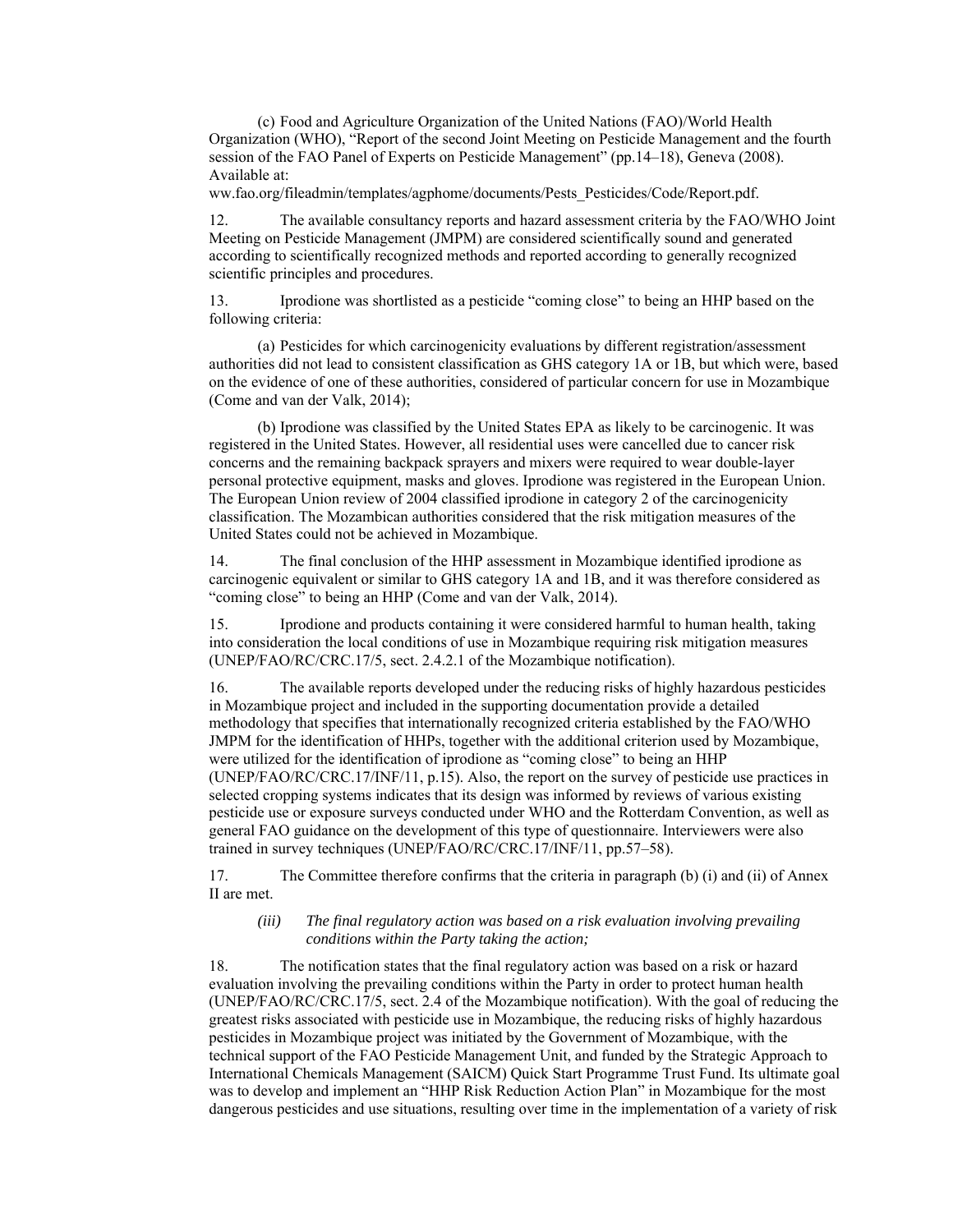reduction measures based on a review of use conditions. These could include the cancellation of specific registrations of HHPs, implementation of risk mitigation measures, appropriate use restrictions, development of alternative pest management strategies, promotion of good agricultural practices, and possible phase-out of specific pesticides (UNEP/FAO/RC/CRC.17/INF/11).

19. The project was separated into three steps, the first of which involved the review of all the pesticides registered in Mozambique and the establishment of a shortlist of HHPs. This shortlist was based on an assessment of the hazards of the pesticides, based on criteria established by the FAO/WHO JMPM (FAO/WHO, 2008), and additional criteria for pesticides with characteristics coming close to JMPM criteria.

20. The iprodione formulation registered at the time in Mozambique was Iprodione 25.5% SC (UNEP/FAO/RC/CRC.17/5, sect. 1.3 of the Mozambique notification and UNEP/FAO/RC/CRC.17/INF/11, p. 49). This formulation was assessed against the FAO/WHO JMPM criteria for identification of HHPs and the following additional criterion used by Mozambique for identifying pesticides with characteristics which "come close" to being an HHP: pesticides for which carcinogenicity evaluations by different registration/assessment authorities did not lead to consistent classification as GHS category 1A or 1B, but which were, based on the evidence of one of these authorities, considered of particular concern for use in Mozambique. As a result, iprodione was on the shortlist as a pesticide "coming close" to being an HHP.

21. During the second step of the project, a use survey was carried out in selected regions and cropping systems in Mozambique. The main goal of the survey was to identify the conditions under which pesticides are being used in the country and their contribution to potential risks for human health and the environment.

22. The surveys (325 subsistence farmers interviewed) revealed that most of the farmers applied pesticides (95 per cent), and that the conditions of use were likely to result in undue (excessive) exposure. Half of the farmers interviewed had never received any training on pesticides use, and the other half, who had received training, often lacked understanding of the risks involved. Farmers were spraying vegetable crops at least 14 times per growing season. One out of three applications involved one of the HHP-containing formulations (almost 30 per cent of the interviewed farmers used HHPs).

23. In addition, almost none of the farmers (93 per cent) owned or wore adequate personal protective equipment (PPE), having only one or no protective items at all. Only 2 per cent of those applying HHPs wore adequate full-body-protection PPE. About half of the farmers had not received any training on the use of pesticides. The majority of pesticide applicators used manual sprayers (36 per cent), followed by battery-operated electric sprayers (33 per cent) and inappropriate equipment such as watering cans (13.5 per cent) or other (unknown) means (12.5 per cent). Approximately half of the farmers surveyed reported that they had noticed getting the pesticide on their clothes, bare skin or eyes during use. The main health symptoms associated with pesticide use by farmers noticing symptoms were headaches, skin rashes, burning eyes, vomiting, burning nostrils, blurred vision, dizziness and excessive sweating. Almost half of the farmers declared that they did not read pesticide labels, including use instructions such as proper dosage and protective measures, with the main reason being illiteracy. One out of four farmers poorly understood the hazard colour band on pesticide labels that indicates acute toxicity.

24. The survey results showed that the use of pesticides in general, and of HHPs in particular, was likely to result in excessive exposure of farmers in Mozambique. Therefore, the enforcement of risk mitigation measures that depended solely on wearing the appropriate PPE under the local conditions of use would be difficult and unlikely to give results.

25. The third step of the project consisted of a stakeholder consultation to further discuss the use and risks of HHPs in Mozambique and fine-tune the shortlist based on the survey results and the expertise and experience of stakeholders.

26. Iprodione and the products containing this active ingredient were considered harmful to human health taking into consideration the local conditions of use in Mozambique requiring risk mitigation measures. Therefore, the authorities decided to ban the active ingredient iprodione from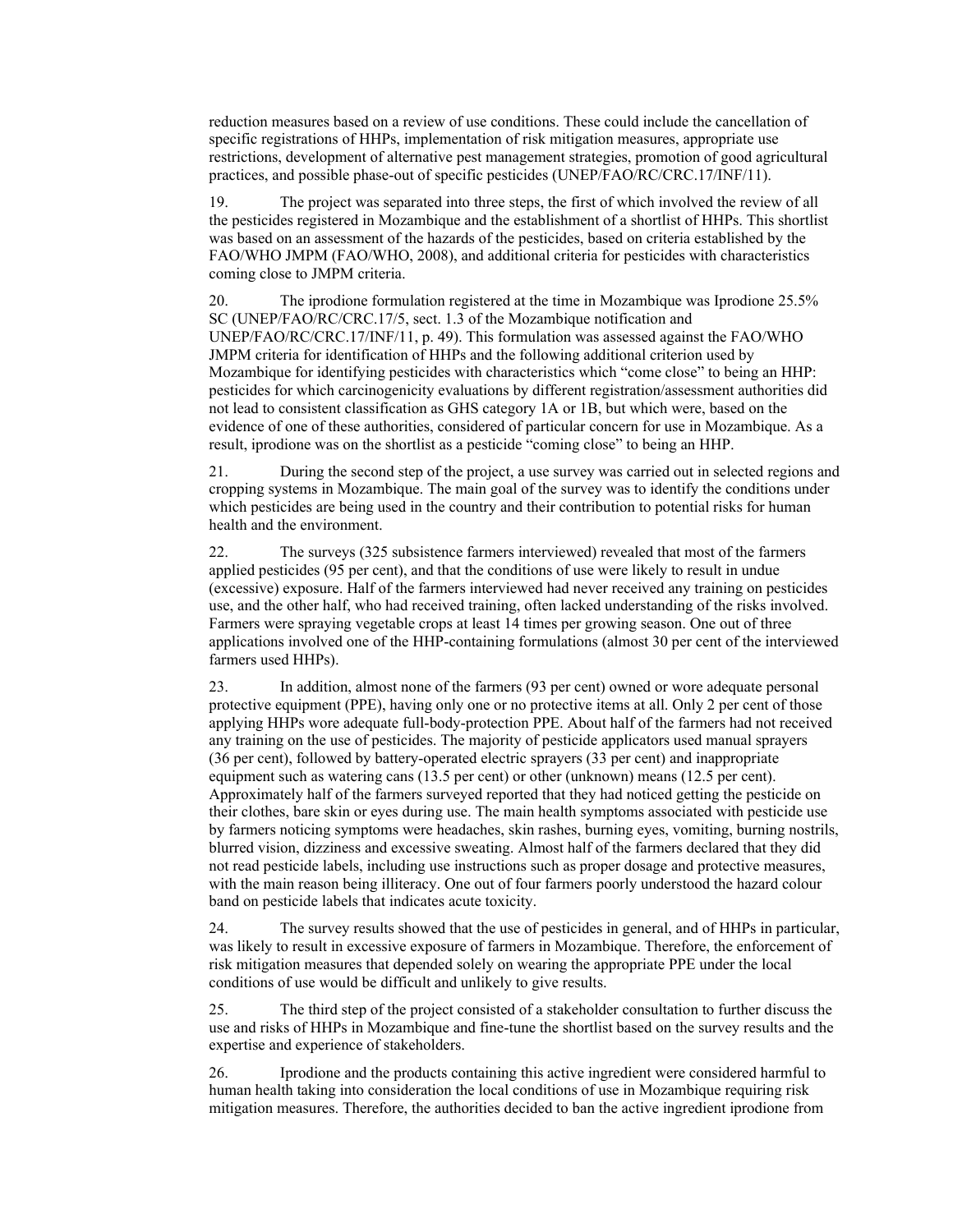future use in the country and to cancel the registration of all products containing it (UNEP/FAO/RC/CRC.17/5, sect. 2.4.2.1 of the Mozambique notification, with a focus on iprodione-specific information as included in the supporting documentation).

27. Although specific information related to actual or measured exposure of agricultural workers to iprodione in Mozambique was not included as part of the risk evaluation, the notification and supporting documentation provide an assessment of the prevailing conditions of use of pesticides in Mozambique. Iprodione was imported into Mozambique in 2013 and registrations of the formulation remained in place; future use could not therefore be precluded (UNEP/FAO/RC/CRC.17/INF/11, p. 35). The registered uses for iprodione formulations were for vines, fruit trees and vegetables. Vegetable cropping systems were included in the survey of users conducted, and vegetables were the predominant crops in two of the regions of Mozambique surveyed (UNEP/FAO/RC/CRC.17/INF/11, pp. 52–77). The notification and supporting documentation indicate that the use of pesticides in general was likely to result in excessive exposure of farmers given the availability, knowledge and use of PPE among farmers, and was evidenced by a high level of reporting of adverse health effects. The final regulatory action was taken as a result of Mozambique's national objective of reducing the greatest risks associated with pesticide use.

28. Mozambique's goal to develop and implement an HHP risk reduction action plan could be considered a national policy that HHPs should not be registered based on the understanding that the prevailing conditions of use in Mozambique will result in unacceptable risks to agricultural workers. Iprodione was included in the shortlist of HHPs as "coming close" to being an HHP based on the following criteria: pesticides for which carcinogenicity evaluations by different registration/assessment authorities did not lead to consistent classification as GHS category 1A or 1B, but which were, based on the evidence of one of these authorities, considered of particular concern for use in Mozambique (Come and van der Valk, 2014). Iprodione was classified by the United States EPA as likely to be carcinogenic. The European Union review of 2004 classified iprodione in category 2 of carcinogenicity classification (UNEP/FAO/RC/CRC.17/5, sect. 2.4.2.1 of the Mozambique notification).

29. Iprodione was registered in the United States. However, all residential uses were cancelled due to cancer risk concerns. In addition, backpack sprayers and mixers were required to wear double-layer PPE, including masks and gloves (UNEP/FAO/RC/CRC.17/INF/11, p. 327).

30. According to the survey, similar pesticide uses and application techniques to those in the United States (use on field, fruit and vegetable crops) were used in Mozambique. The Mozambican authorities considered that the risk mitigation measures required in the United States could not be achieved in Mozambique.

31. Therefore, taking into consideration the national objective of Mozambique of reducing risks of the most dangerous pesticides, including HHPs, the results of the survey of pesticide use practices in selected cropping systems in Mozambique (some of which are representative of registered iprodione uses), which included the identification of inadequate availability and use of PPE and iprodione's likely carcinogenicity, and noting the bridging information to the PPE requirements in the United States, it is concluded that the final regulatory action was based on a risk evaluation involving the prevailing conditions within the Party taking the action.

32. The Committee therefore confirms that the criterion in paragraph (b) (iii) of Annex II is met.

33. The Committee confirms that the criteria of paragraph (b) of Annex II are met.

### **(d) Annex II paragraph (c) criteria**

*(c) Consider whether the final regulatory action provides a sufficiently broad basis to merit listing of the chemical in Annex III, by taking into account:* 

*(i) Whether the final regulatory action led, or would be expected to lead, to a significant decrease in the quantity of the chemical used or the number of its uses;*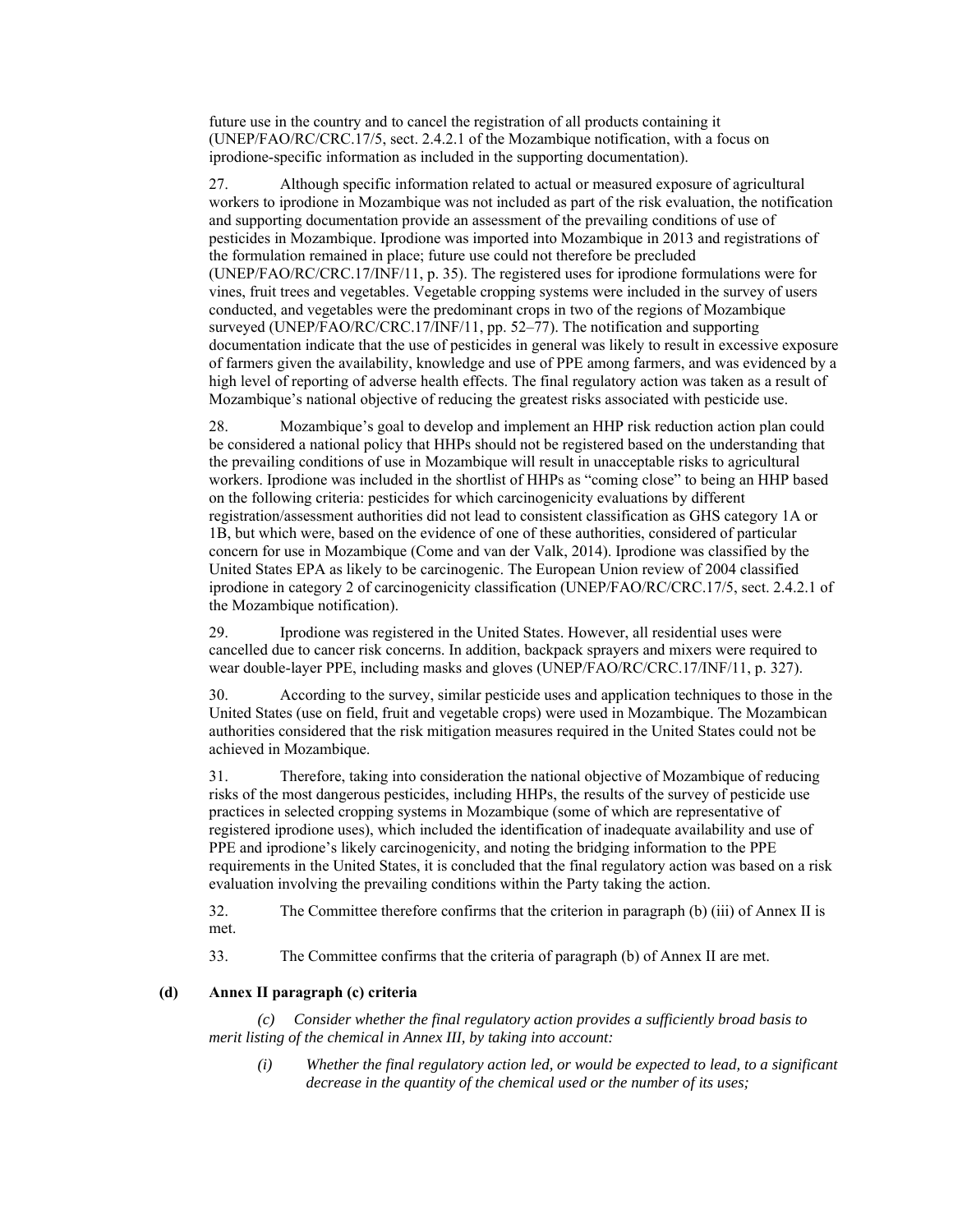34. Before the regulatory action, iprodione was used in Mozambique as a fungicide in vines, fruit trees and vegetables. There was one pesticide formulation on the market (UNEP/FAO/RC/CRC.17/5, sect. 1.3 of the Mozambique notification). The supporting documentation reported 12 litres of import in 2013 for the registered pesticide formulation (UNEP/FAO/RC/CRC.17/5, sect. 2.5.1 of the Mozambique notification and Come and van der Valk, 2014, table 6).

35. The final regulatory action banned the import and use of iprodione in Mozambique and cancelled the registration of all products containing iprodione. Although information on registration and imported amounts was available for only one formulation and for a short period of time, it is expected that the regulatory action will remove exposure to this chemical in Mozambique.

36. The Committee therefore confirms that the criterion in paragraph (c) (i) is met.

*(ii) Whether the final regulatory action led to an actual reduction of risk or would be expected to result in a significant reduction of risk for human health or the environment of the Party that submitted the notification;* 

37. Iprodione was identified as carcinogenic equivalent or similar to GHS category 1A and 1B (UNEP/FAO/RC/CRC.17/5, sect. 2.4.2.1 of the Mozambique notification). A follow-up survey (Come et al., 2014) found that the use of pesticides in general, and of HHPs in particular, was likely to result in excessive exposure of farmers in Mozambique. Iprodione and the products containing it were considered harmful to human health, taking into consideration the local conditions of use in Mozambique requiring risk mitigation measures (UNEP/FAO/RC/CRC.17/5, sect. 2.4.2.1 of the Mozambique notification). The enforcement of risk mitigation measures that depended solely on wearing the appropriate PPE under the local conditions of use was considered to be difficult and unlikely to produce results.

38. The ban of all iprodione formulations in Mozambique can be considered to reduce the risk from exposure to iprodione as much as possible.

39. The Committee confirms that the criterion in paragraph (c) (ii) is met.

*(iii) Whether the considerations that led to the final regulatory action being taken are applicable only in a limited geographical area or in other limited circumstances;* 

40. The final regulatory action was based on information on use of and exposure to pesticides during application (UNEP/FAO/RC/CRC.17/5, sect. 2.4.2.1 of the Mozambique notification) as well as international information on hazards. As no specific exposure values for iprodione in Mozambique were derived, the considerations are not geographically limited.

41. The survey on pesticide use in Mozambique revealed poor use of protective equipment (UNEP/FAO/RC/CRC.17/5, sect. 2.4.2.1 of the Mozambique notification). The notification notes that 93 per cent of farmers did not own or wear adequate PPE, having only one or no protective items at all. Approximately half of the farmers surveyed reported that they had noticed getting pesticide on their clothes, bare skin or eyes during use. Almost half of the farmers declared they did not read pesticide labels, including use instructions such as proper dosage and protective measures, with the main reason being illiteracy. This information was not related to the use of iprodione specifically, but pesticides use in general. Similar conditions could be found elsewhere.

42. The Committee therefore confirms that the criterion in paragraph (c) (iii) is met.

*(iv) Whether there is evidence of ongoing international trade in the chemical;* 

43. According to the notification and the supporting documentation, iprodione was imported into the Mozambican market in 2013. Recent communications from the European Union and CropLife International submitted to the Secretariat confirm the ongoing trade in iprodione (UNEP/FAO/RC/CRC.17/INF/5).

44. The Committee therefore confirms that the criterion in paragraph (c) (iv) is met.

45. The Committee confirms that the criteria of paragraph (c) of Annex II are met.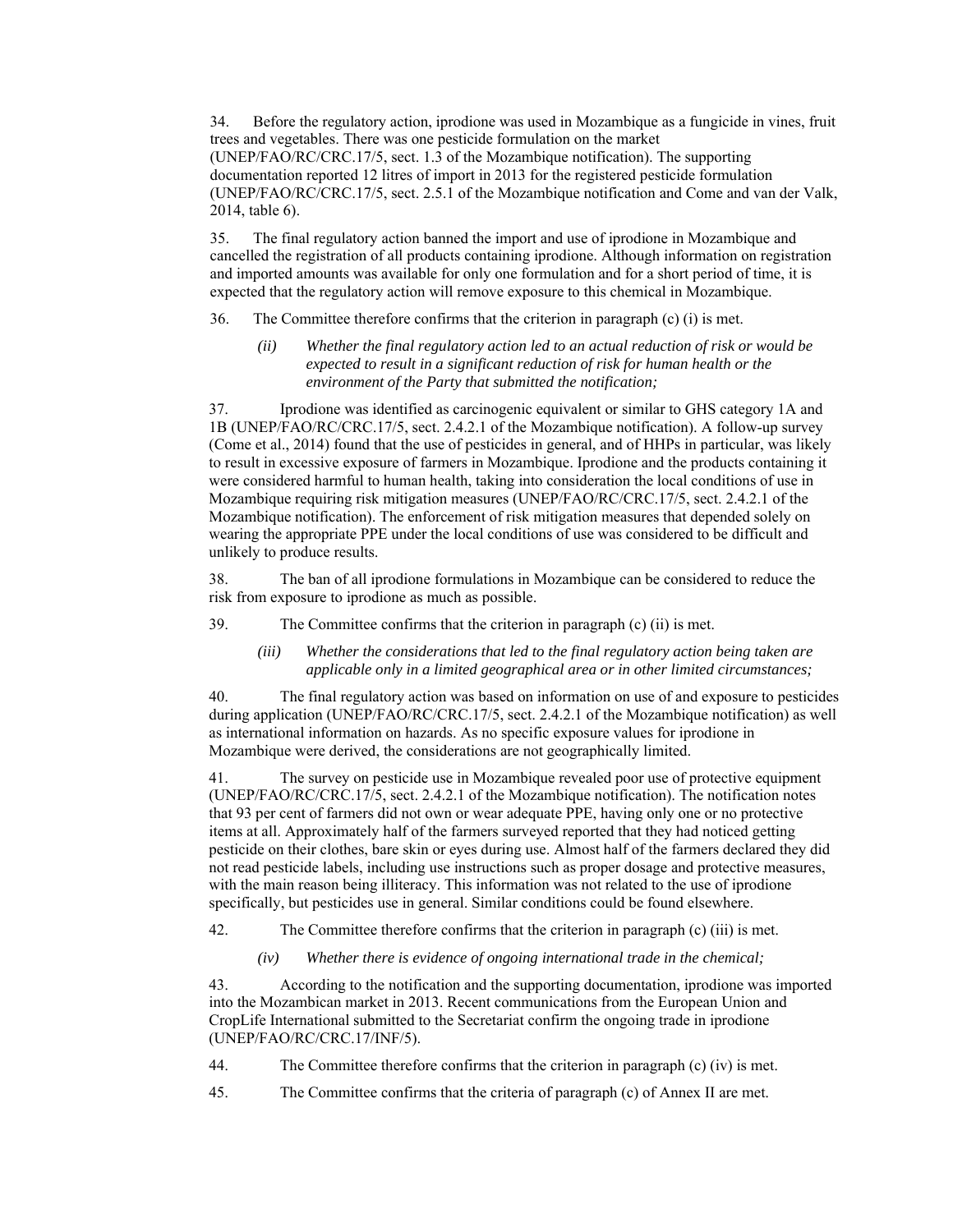#### **(e) Annex II paragraph (d) criterion**

*(d) Take into account that intentional misuse is not in itself an adequate reason to list a chemical in Annex III.* 

46. There is no indication in the notification that concerns over intentional misuse prompted the regulatory action.

47. On the basis of the above point, the Committee confirms that the criterion in paragraph (d) of Annex II is met.

#### **(f) Conclusion**

48. The Committee concludes that the notification of final regulatory action submitted by Mozambique meets the criteria set out in Annex II to the Convention.

### **II. European Union**

#### **(a) Scope of the regulatory action notified by the European Union**

49. The regulatory action notified by the European Union relates to iprodione (CAS No. 36734-19-7) as a pesticide. Iprodione is not included in the list of approved active substances under Regulation (EC) No 1107/2009.<sup>2</sup> It was concluded that no plant protection product containing the active substance iprodione is expected to satisfy in general the requirements laid down in Article 29 (1) of Regulation (EC) No 1107/2009 and the uniform principles laid down in Regulation (EC) 546/2011. As a consequence, it is prohibited to place on the market or use plant protection products containing iprodione in the European Union as of 6 March 2018. Disposal, storage, placing on the market and use of existing stocks of plant protection products containing iprodione is prohibited as of 6 June 2018.

50. The notification was found to meet the information requirements of Annex I.

#### **(b) Annex II paragraph (a) criterion**

*(a) Confirm that the final regulatory action has been taken in order to protect human health or the environment;* 

51. The Committee confirms that the regulatory action was taken to reduce the risk from iprodione to human health and the environment (UNEP/FAO/RC/CRC.17/5, sect. 2.4.2.1 and 2.4.2.2 of the European Union notification, respectively).

52. According to the evaluation by the European Union related to human health the following concerns were identified:

(a) The genotoxic potential of metabolite RP 30228 (found as a residue and impurity in the technical material). It is noted that metabolite RP 30228 is predicted to occur in groundwater above 0.1 µg/L in one groundwater scenario developed by the European Commission Forum for the coordination of pesticide fate models and their use (FOCUS) according to the representative uses;

(b) lprodione currently has a harmonized classification (GHS) as carcinogenic category 2 in accordance with Regulation (EC) No 1272/2008 of the European Parliament and of the Council;

(c) For the representative uses considered, residue levels exceed the default value for maximum residue levels of pesticides in or on food and feed of plant and animal origin;

(d) An acute consumer risk that cannot be excluded based on a preliminary risk assessment.

 $2$  Regulation (EC) No 1107/2009 of the European Parliament and of the Council of 21 October 2009 concerning the placing of plant protection products on the market and repealing Council Directives 79/117/EEC and 91/414/EEC. Available at: https://eur-lex.europa.eu/legal-content/en/TXT/?uri=CELEX%3A32009R1107.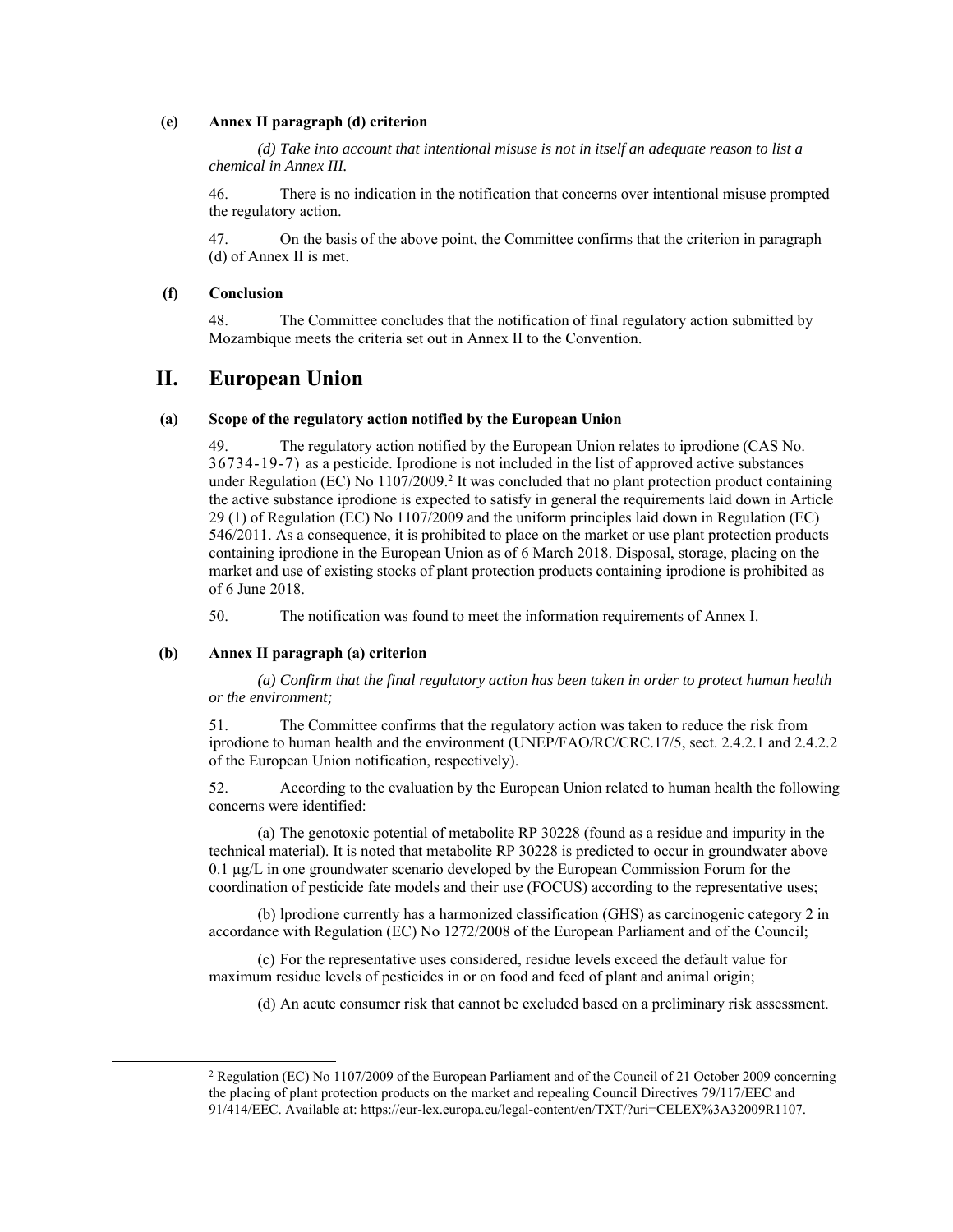53. According to the evaluation by the European Union related to the environment the following concerns were identified:

(a) The predicted concentrations in groundwater that exceed  $0.1 \mu g/L$  for relevant metabolites RP 35606 and RP 30181. Metabolite RP 35606 also exceeds 0.75 µg/L in acidic soils, and metabolite RP 30181 exceeds 0.75 µg/L in both acidic and slightly acidic to alkaline soils for both intended uses (carrots and lettuce);

(b) The high long-term risk of iprodione to aquatic organisms.

54. Furthermore, in respect of one metabolite, found as a residue in plants and as an impurity in the technical material, the pesticide authority concluded that the genotoxic potential cannot be excluded and therefore the setting of reference values for that metabolite cannot be confirmed based on the information available. Moreover, based on the available information, the dietary risk assessment could not be finalized as it is not possible to establish residue definitions for risk assessment; nevertheless, an acute consumer risk could not be excluded. Finally, the long-term risk assessment for wild mammals for all the relevant routes of exposure could not be finalized, based on the information submitted in the dossier.3

55. The Committee therefore confirms that the criterion in paragraph (a) of Annex II is met.

#### **(c) Annex II paragraph (b) criteria**

*(b) Establish that the final regulatory action has been taken as a consequence of a risk evaluation. This evaluation shall be based on a review of scientific data in the context of the conditions prevailing in the Party in question. For this purpose, the documentation provided shall demonstrate that:* 

- *(i) Data have been generated according to scientifically recognized methods;*
- *(ii) Data reviews have been performed and documented according to generally recognized scientific principles and procedures;*

56. The notification refers to a hazard and risk assessment based on the information submitted by the pesticide registration applicant. The assessment report was peer-reviewed together with consultation between EFSA, European Union member States experts and the applicant (UNEP/FAO/RC/CRC.17/5, sect. 2.4.1 of the European Union notification).

57. The procedure for the renewal of the approval of active substances is contained in Commission Implementing Regulation (EU) No 844/2012.4 The assessment has been outlined in chapter 2 to the regulation: "The rapporteur member State shall make an independent, objective and transparent assessment in the light of current scientific and technical knowledge. It shall take into account the supplementary dossiers, and, where appropriate, the dossiers submitted for the approval and subsequent renewals of approval."

58. The supporting documentation contains the following reports:

(a) European Commission Directorate-General For Health and Food Safety, "Final renewal report for the active substance iprodione", SANTE/10627/2017 Rev. 21 (6 October 2017);

(b) EFSA, "Conclusion on the peer review of the pesticide risk assessment of the active substance iprodione", EFSA Journal 2016;14(11):4609 (2016a). Available at: https://doi.org/10.2903/j.efsa.2016.4609;

<sup>3</sup> See https://eur-lex.europa.eu/legal-

content/EN/TXT/HTML/?uri=CELEX:32017R2091&qid=1619436102485&from=EN#ntr6- L\_2017297EN.01002501-E0006.

<sup>4</sup> Commission Implementation Regulation (EU) No 844/2012 of 18 September 2012 setting out the provisions necessary for the implementation of the renewal procedure for active substances, as provided for in Regulation (EC) No 1107/2009 of the European Parliament and of the Council concerning the placing of plant protection products on the market.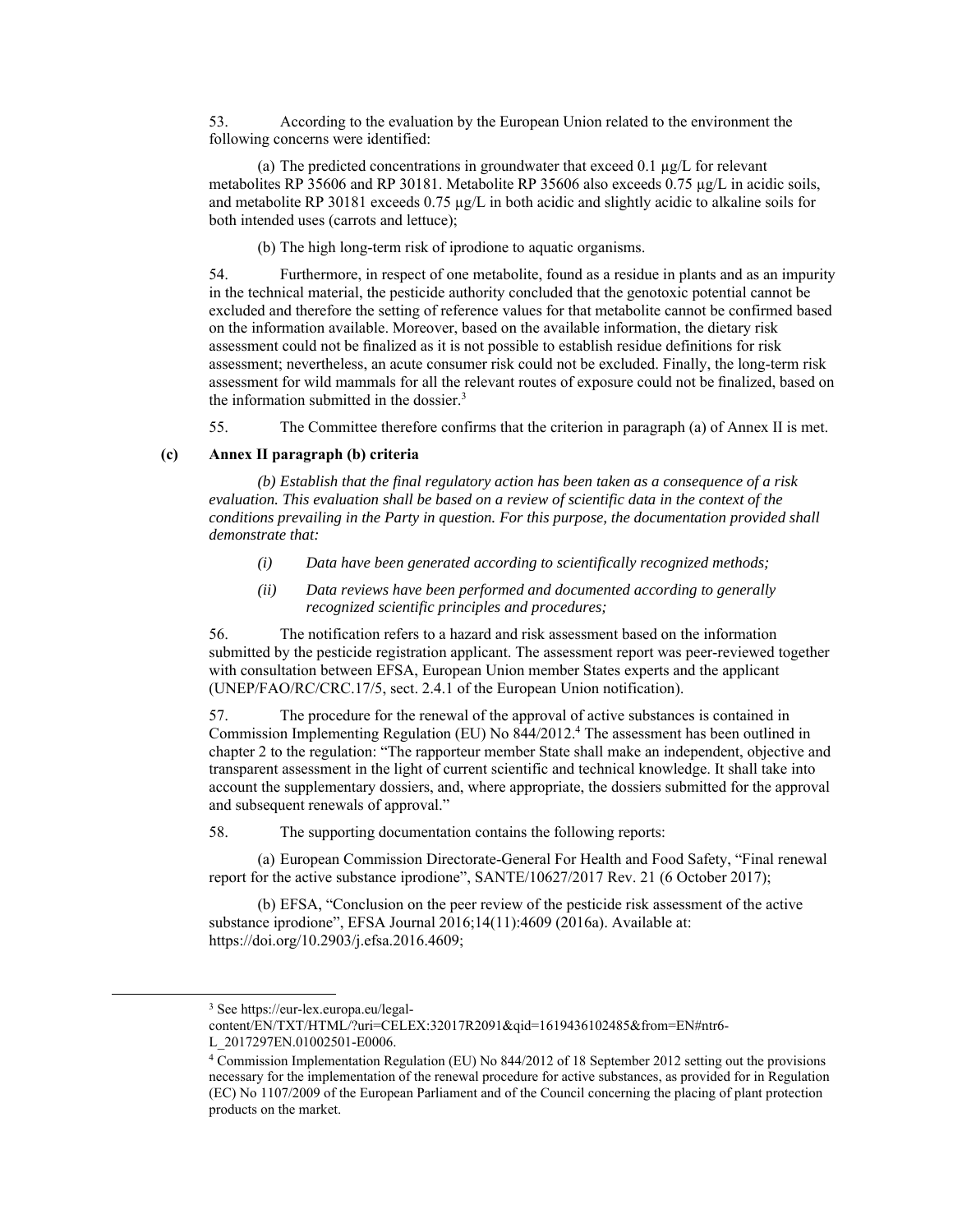(c) EFSA, "Conclusion on the peer review of the pesticide risk assessment of the active substance iprodione", EFSA Journal 2016;14(11):4609 (2016b). Available at: https://doi.org/10.2903/j.efsa.2016.4609.

59. The supporting material (EFSA, 2016a) notes that EFSA organized a consultation of technical experts from the European Union member States to review the renewal assessment report prepared by a member State and the comments received thereon (peer review).

60. While the conclusions have been published (EFSA, 2016b, appendix A), the information in the renewal report is, at least partly, based on information which is confidential and/or protected under the provisions of Regulation (EC) No 1107/2009, and cannot be verified in the context of the task group's work. Nevertheless, considering the process outlined in the regulation, consultancies and peer review, it can be considered that data have been generated according to scientifically recognized methods and data reviews have been performed and documented according to generally recognized scientific principles and procedures.

61. The Committee confirms that the criteria in paragraph (b) (i) and (ii) of Annex II are met.

*(iii) The final regulatory action was based on a risk evaluation involving prevailing conditions within the Party taking the action;* 

62. The data used in the risk evaluation are considered relevant. According to the evaluation related to human health the following information was identified:

(a) lprodione currently has a harmonized classification (GHS) as carcinogenic category 2 in accordance with Regulation (EC) No 1272/2008 of the European Parliament and of the Council;

(b) Given the GHS classification and the representative uses considered, residue levels exceed the default value for maximum residue levels of pesticides in or on food and feed of plant and animal origin;

(c) An acute consumer risk that cannot be excluded based on a preliminary risk assessment.

63. According to the evaluation related to the environment the following information was identified: the high long-term risk of iprodione to aquatic organisms.

64. The Committee therefore confirms that the criterion in paragraph (b) (iii) of Annex II is met.

65. The Committee confirms that the criteria of paragraph (b) of Annex II are met.

#### **(d) Annex II paragraph (c) criteria**

*(c) Consider whether the final regulatory action provides a sufficiently broad basis to merit listing of the chemical in Annex III, by taking into account:* 

*(i) Whether the final regulatory action led, or would be expected to lead, to a significant decrease in the quantity of the chemical used or the number of its uses;* 

66. Prior to the final regulatory action, iprodione was registered as a fungicide (UNEP/FAO/RC/CRC.17/5, sect. 2.3.1 of the European Union notification). According to the supporting documentation, iprodione was included in Annex I to Council Directive 91/414/EEC concerning the placing of plant protection products on the market, by Commission Directive 2003/31/EC in 2003. This approval expired in December 2013. One pesticide formulation was registered in the European Union: Rovral WG (BAS 610 06 F) (UNEP/FAO/RC/CRC.17/5, sects. 1.3 and 2.4.2.1 of the European Union notification).

67. The final regulatory action prohibits all applications of iprodione as a plant protection product within the European Union.

68. The Committee therefore confirms that the criterion in paragraph (c) (i) is met.